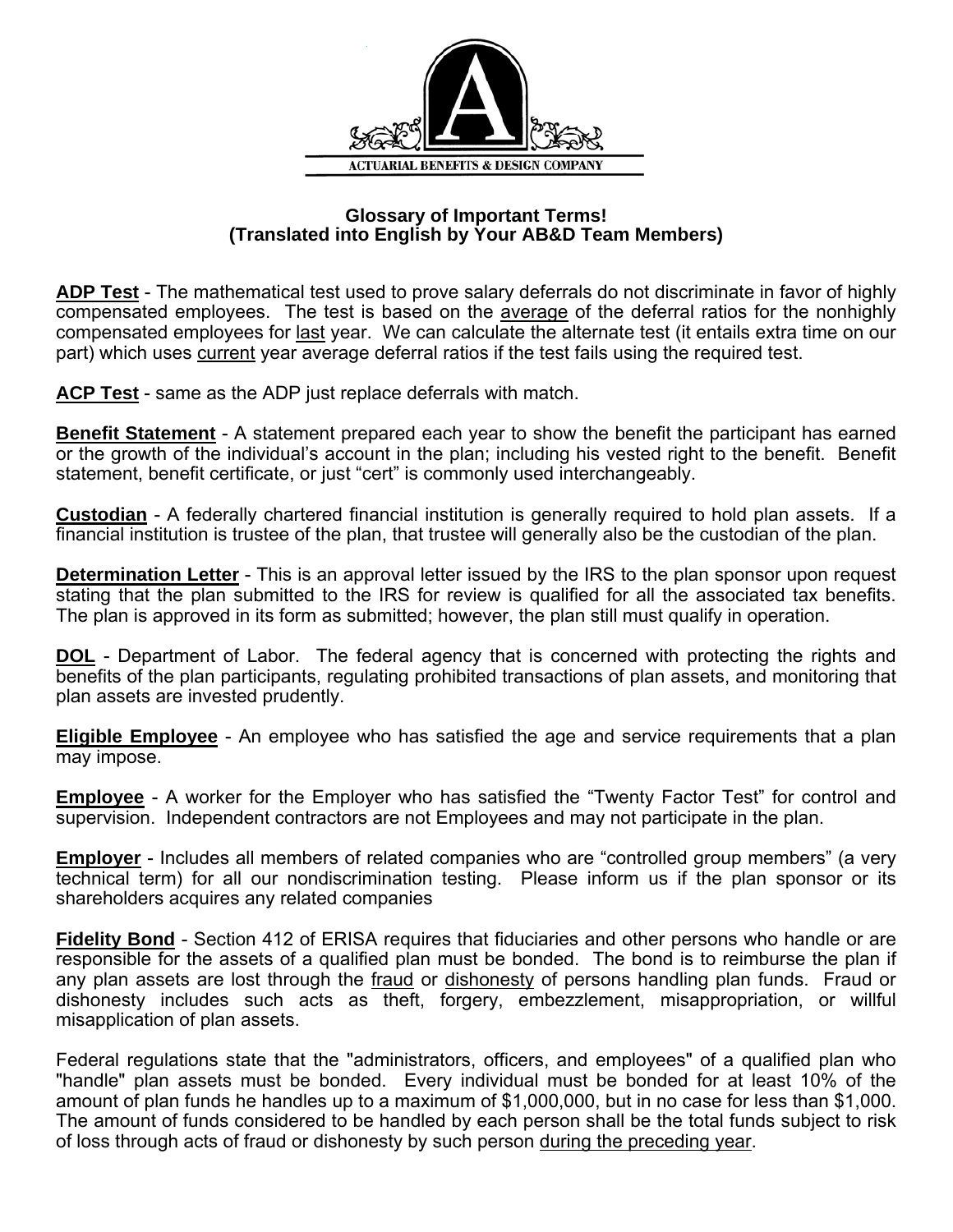You can obtain the necessary bond by calling your casualty agent and asking him to get an ERISA fidelity bond for your plan. Be sure that your agent understands that a fidelity bond is not the same as fiduciary liability insurance. Tell him the persons that should be bonded and the bond amount. The bond must be one that reimburses the plan from the first dollar of loss up to the full amount for which the person causing the loss is bonded. The bond must also provide a period of no less than one year after termination or cancellation in which to discover a plan loss. It may be a blanket, schedule or individual bond.

**Highly Compensated Employee** - Any employee who earned more than \$100,000 in the last plan year or who is a more than 5% owner of the employer last year or this year. [Subject to the Top Paid Election]

**IRC** - The Internal Revenue Code, which is a compilation of tax laws from the Code of Federal Regulations (which are the laws Congress passes each year, which are then enacted when the bill Congress passes is signed by the President).

**IRS** - The Internal Revenue Service. The federal agency that is concerned with tax consequences of a qualified plan, including regulating the amount of tax deductions, plan assets, benefits under the plan, and annual administration.

**IRS Form 1099-R, Statement for Recipients of Total Distributions from Profit-Sharing, Retirement Plans and Individual Retirement Arrangements** - The IRS form that is provided to the recipient of distribution from a plan during a calendar year. It documents the amount of distribution, and the taxable income for the recipient and IRS.

**IRS Forms: 5500; 5500-C/R; and 5500-EZ** - One of these forms must be filed each year by the plan. The form which is required depends on the number of participants in the plan and forms filed in previous years. These are called information returns. The form describes the type of plan, the operation, number of participants, and plan asset activity and is open for public disclosure. IRS imposes a \$25 per day penalty (up to \$15,000 annually) for late or non-filing of this form. In addition, DOL can assess a \$1,100 per day penalty for failure to file this form (up to \$30,000 annually). Each form also has its own penalty for late filing.

**Key Employee** - A key employee is any employee who at any time during the plan year is:

- 1. an officer of the employer having annual compensation greater than \$145,000
- 2. A 5% owner of the employer; or
- 3. A 1% owner of the employer having an annual compensation of more than \$180,000.

**Notice to Interested Parties** - A notice for employees/plan participants describing the initiation, amendment, or termination of a qualified plan.

**Participant** - An Eligible Employee who has met the eligibility requirements and is employed on the plan's entry date for participation.

**PBGC** - The Pension Benefit Guaranty Corporation. The federal agency that insures (quarantees) a certain level of benefits to the participants of specific defined benefit plans who pay annual premiums to the agency.

**Plan Administrator** - The Plan Administrator is the person or entity that is specifically designated as such by the terms of the plan document. Typically, the employer is the Plan Administrator. If a Plan Administrator is not designated by the plan document, the plan sponsor is automatically considered the Plan Administrator. The duties of the Plan Administrator are described in the plan document. They generally include the management of the day-to-day operations of the plan. Federal regulations